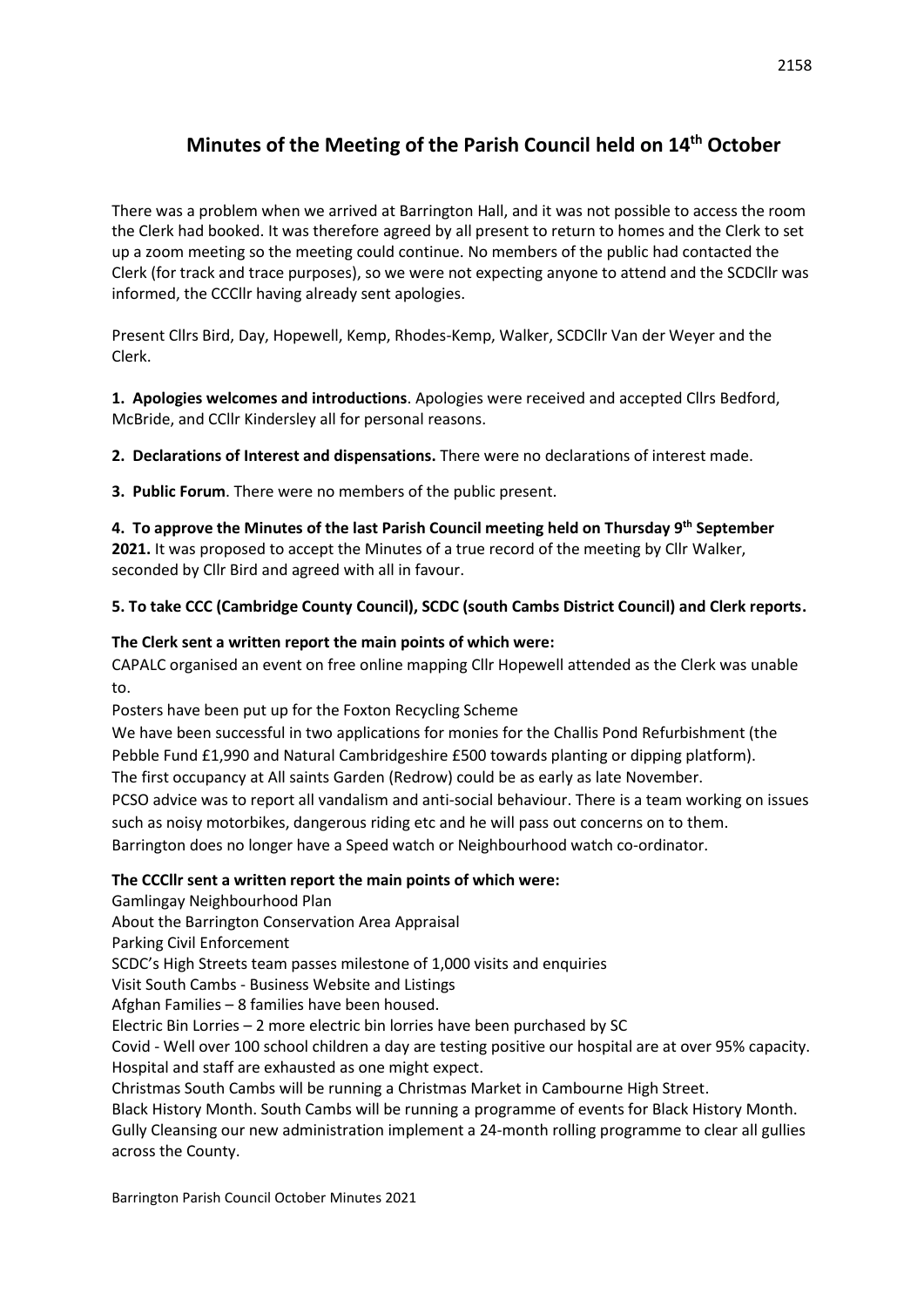A review of This Land, Cambridgeshire County Council's arm's length property development company will be complete by November. County Council Biodiversity County Council's New Shire Hall, Alconbury Local Climate Leaders to celebrate those individuals, businesses or community groups who have found meaningful ways to take positive environmental action.

There was no SCDCllr report.

#### **Matters Arising**

Item 6 e) from September 2021. The danger damaged bridge sign has been fitted to the gate as you enter the walk to Little Rivers.

#### **Items for consideration**

#### **6. Finance**

**a) To approve the payments listed below.** It was proposed to approve the payments listed by Cllr Kemp, seconded by Cllr Day, and agreed with all in favour.

| 110-115 | Staff salaries, pension, NI, PAYE                  | Staff                       | 2,007.35 |
|---------|----------------------------------------------------|-----------------------------|----------|
| &118    |                                                    |                             |          |
| 116     | <b>Electricity Charges</b>                         | Southern Electric           | 148.16   |
| 117     | <b>Bank Charges Unity Trust</b>                    | Unity Trust Bank            | 18.00    |
| 119     | <b>Bank Charges Unity Trust S106</b>               | <b>Unity Trust Bank</b>     | 18.70    |
| 120     | Ranger duties for August                           | Herts & Cambs Ground        | 79.20    |
|         |                                                    | <b>Maintenance Services</b> |          |
| 121     | Ranger duties for August                           | Herts & Cambs Ground        | 79.20    |
|         |                                                    | <b>Maintenance Services</b> |          |
| 122     | Ranger duties for August                           | Herts & Cambs Ground        | 79.20    |
|         |                                                    | <b>Maintenance Services</b> |          |
| 123     | Ranger duties for August                           | Herts & Cambs Ground        | 79.20    |
|         |                                                    | <b>Maintenance Services</b> |          |
| 124     | Remove condemned A frame from Challis Green        | Herts & Cambs Ground        | 456.00   |
|         | play area (cut up on site and removed)             | <b>Maintenance Services</b> |          |
| 125     | Dig round & cut out metal posts sticking out of    | Herts & Cambs Ground        | 144.00   |
|         | the ground and recover with soil                   | <b>Maintenance Services</b> |          |
| 126     | Cut of Sports Field 16/9                           | Herts & Cambs Ground        | 144.00   |
|         |                                                    | <b>Maintenance Services</b> |          |
| 127     | Strim of Sports Field 16/9                         | Herts & Cambs Ground        | 48.00    |
|         |                                                    | <b>Maintenance Services</b> |          |
| 128     | Supply new drain covers, fixing screws, fit covers | Herts & Cambs Ground        | 192.00   |
|         | and screw each one to the drains                   | <b>Maintenance Services</b> |          |
| 129     | Cut of verges 4/10                                 | Herts & Cambs Ground        | 228.00   |
|         |                                                    | <b>Maintenance Services</b> |          |
| 130     | Survey of BPC land, identify hazard trees and      | <b>Hallwood Associates</b>  | 504.00   |
|         | provide details of any necessary remedial work.    |                             |          |
| 131     | Limited assurance review of Annual Governance      | PKF Littlejohn              | 360.00   |
|         | & Accountability Return for year 31 March 21       |                             |          |
| 132     | To payroll services for the quarter ended          | <b>Red Shoes Accounting</b> | 59.40    |
|         | September 2021                                     | <b>Services</b>             |          |
|         |                                                    |                             |          |
| 133     | Emptying of bins April 20 to 31 March 21           | SCDC                        | 187.20   |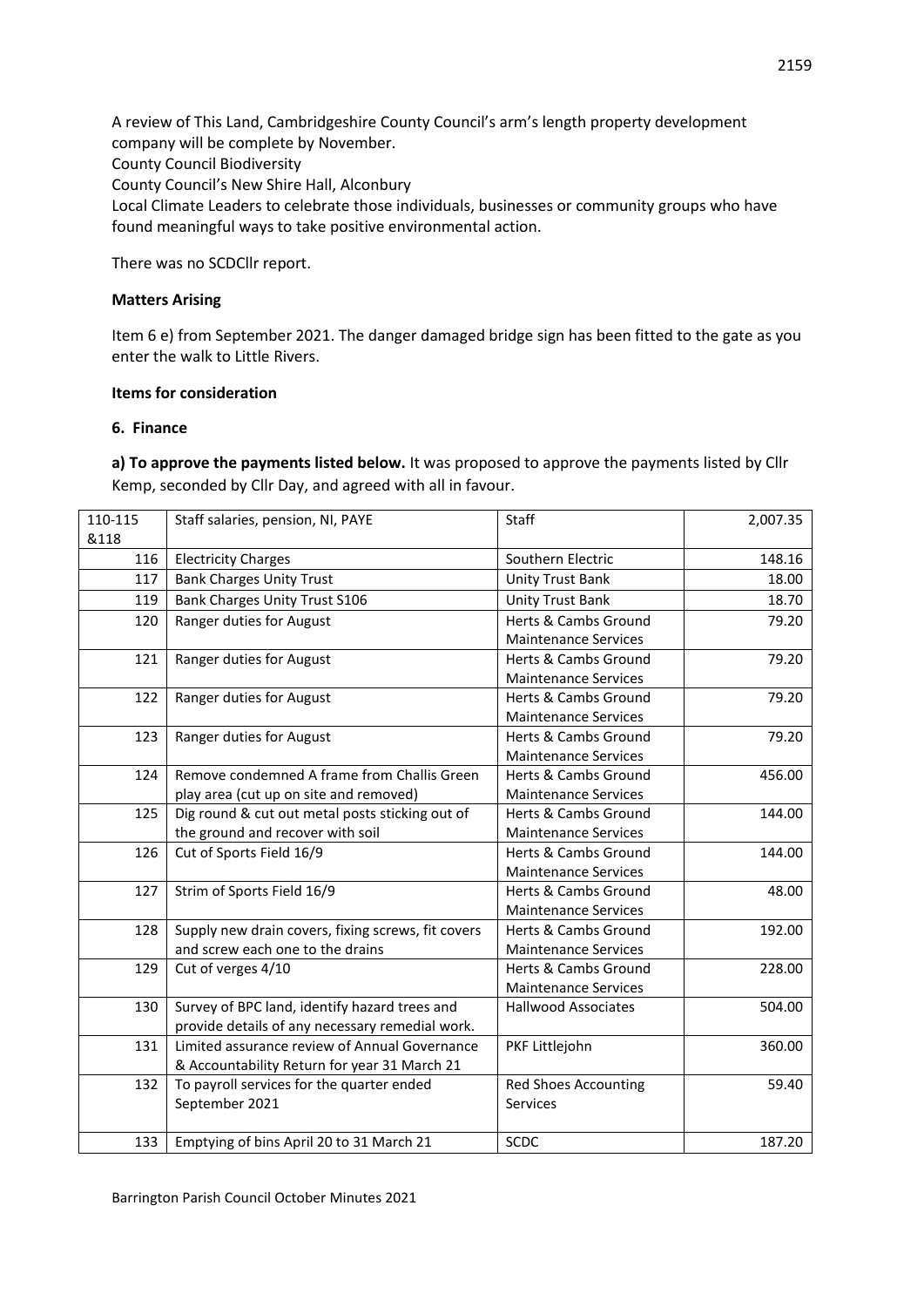| 134 | Damaged Bridge Sign                                                              | Reimbursement to Clerk                 | 11.35    |
|-----|----------------------------------------------------------------------------------|----------------------------------------|----------|
|     |                                                                                  |                                        |          |
| 135 | PK3 A4 jotta pukka pads                                                          | Office Depot                           | 7.01     |
| 136 | Building Report for future development<br>Barrington Community Centre and Sports | Whitworth Co-Partnership<br><b>LLP</b> | 1,738.20 |
|     | Pavilion                                                                         |                                        |          |
|     |                                                                                  | Total                                  | 6.588.17 |

### **b) Balances and Bank Reconciliation.**

**Total in reconciled accounts** Unity Trust 85,386.88 Lloyds 166,980.25 CBS 1500.00 **Total £253,867.13**

 **c) Review of budget 2021/22 to date**. The following lines are currently underspent: trees, ditches but work is planned on these over the winter including the ditch to Melrose House. The grass is still growing so there maybe another cut before the winter lull, and if approval is given for the posts for Speed watch that might be an additional cost.

**7. Preschool Provision update**. Cllr Rhodes-Kemp gave an update on a meeting held with CCC officers. It was explained that the PC cannot raise the additional £500K suggested to build the facility. It has been suggested that the PC build and manage the nursery/pre-school as Cottenham has.

There are some options such as using the village hall, or a log cabin prefabricated type build.

At this meeting we learned that the first occupations will be before Christmas 2021 and there is not the 3-4 years of time that was suggested.

It appears that the CCC have relinquished the land and money for the carpark. This money was apparently just for the clearance of the land. This needs to be checked with SC and Redrow.

It is felt that this is not a PC responsibility. If the architect is asked to include plans for a nursery or preschool the PC will be funding the initial designs.

The meeting note will be circulated. A**ction Cllr Rhodes-Kemp and Clerk.**

**8. Tree Survey Report to consider seeking quotes for the work** – the annual report has been completed and details circulated. It was agreed that the Clerk seek three quotes for the work.

#### **Action The Clerk.**

**9 Consideration of Queens Platinum Jubilee** (weekend of 2nd - 5th June 2022). To help celebrate this event the PC have been asked to consider lighting the beacon at 9.15pm on Thursday 2nd June. It was resolved seek a quote from Herts and Cambs Maintenance to clear the area around the beacon.

Plant a Tree for the Jubilee it was resolved to plant a tree for the Queens Green Canopy.

**Action the Clerk.**

# **10. S106 Updates**

Barrington Parish Council October Minutes 2021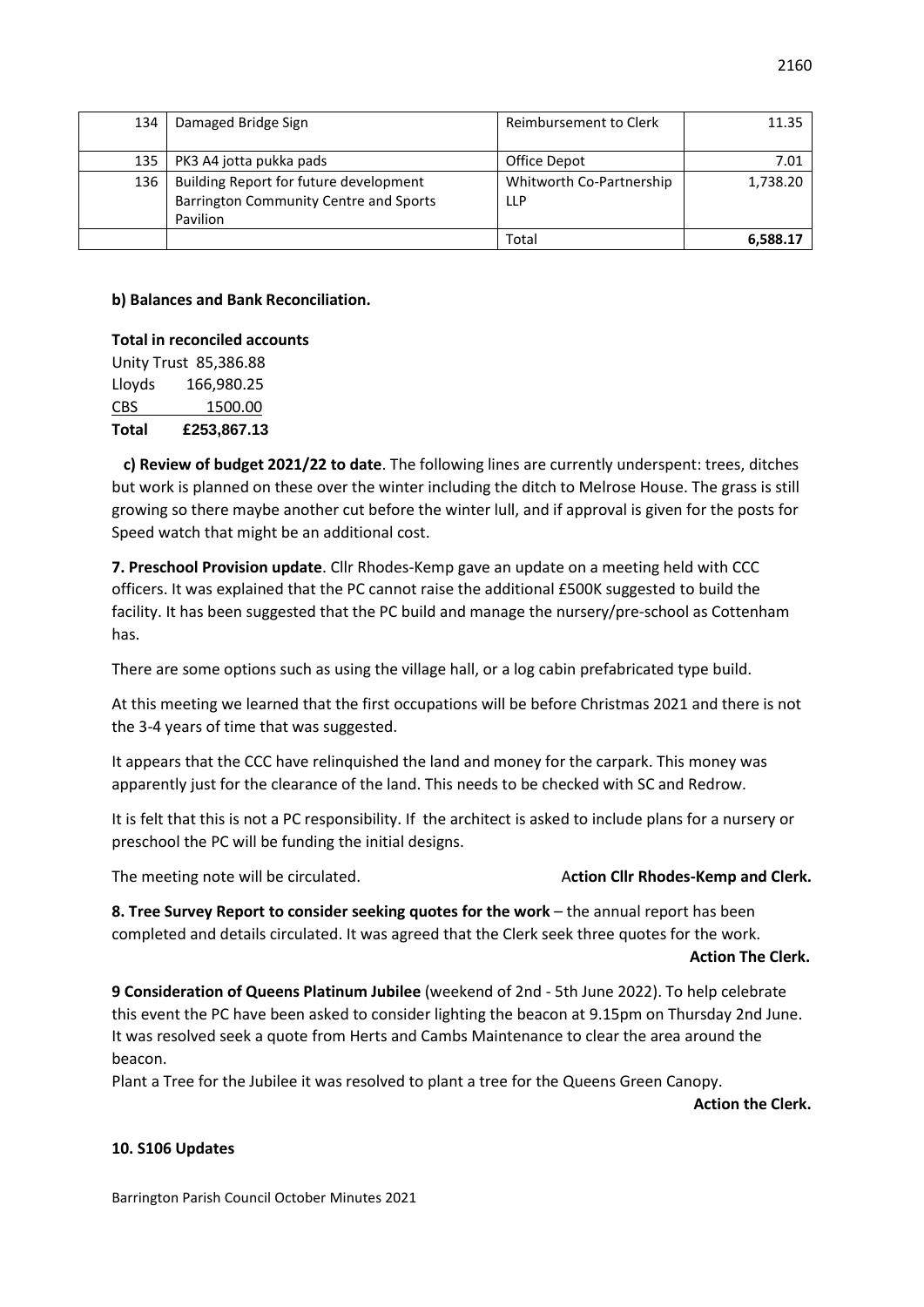**a. Traffic Calming**. Currently there are monitoring points across roads in the village measuring movements and speed. Once complete we will get a report and some ideas of how to address any issues identified.

**b. Village Facilities.** Whitworth were appointed to carry out a survey. The first copy included an option that was not asked for, so a second draft was submitted for consideration. The tender team discussed the report and the question of whether the village hall and sports pavilion can be refurbished or need rebuilding was answered. All agreed this brief had been met other than the Village Hall Reps. They had produced a list of questions and it was agreed that these could be submitted with the agreement of the Village Hall Trustee. The next step will then be to arrange a meeting with Whitworth and the working group then work on a brief for an architect.

A meeting with the Village Hall Trustee has been suggested to explain the situation.

The report has stated that the Village Hall can be refurbished but the Sports Pavilion needs to be rebuilt.

**c. Other updates.** At the recent liaison meeting CCCllr Kindersley pushed for the Deed of Variation to be signed by the 8<sup>th of</sup> October. This has not happened and both SCDC and Redrow claim the delay is with the other party.

It also appears that the SCDC S106 officer has no idea of the changes being made in the Deed.

There has been communication with the S106 officer on the additional S106 monies if the planning applications for additional houses are approved.

**11. Public Consultation.** This needs to be postponed maybe until February 2022. **Action the Clerk.**

**12. Vandalism.** Clerk including damaged memorial bench near the cricket nets on West Green. The bench may need to be replaced as the Clerk cannot find anywhere to order a replacement concrete end. She also suggested we try and check whether there are any relatives of Maurice, Beryl and Roger Challis still in the village so we can update them on the situation. **Action Cllr Day**.

**13. Gathering on the Green.** The Parish Council would like to record thanks all those involved in organising such a positive and well attended event.

# **14. Recruitment**

**i) RFO.** Work has begun on reviewing the RFO job description. The Council are hoping to appoint a new RFO in January 2022. **Action the Clerk. Action the Clerk. Action the Clerk.** 

**ii) S106.** It was agreed that the Council would start the process of recruiting a project manager for the village facilities projects. The current thought is to use a consultancy.

# **Action Cllr Rhodes-Kemp and the Clerk.**

**15. Reports:** The following reports have already been circulated and taken as read.

a. QE11 woodland and Community Orchard. Volunteer sessions are taking place in both sites this month. A visit to the Orchard from younger pupils at the school is being planned for November. b. Footpaths. A report has been circulated and Cllr Day has asked for a quote for some work which is required with general cutting back and tidying.

c. Ditches. The annual ditch review was carried out this week, Herts and Cambs Ground Maintenance are preparing a quote which we should receive in time for the budget discussions. One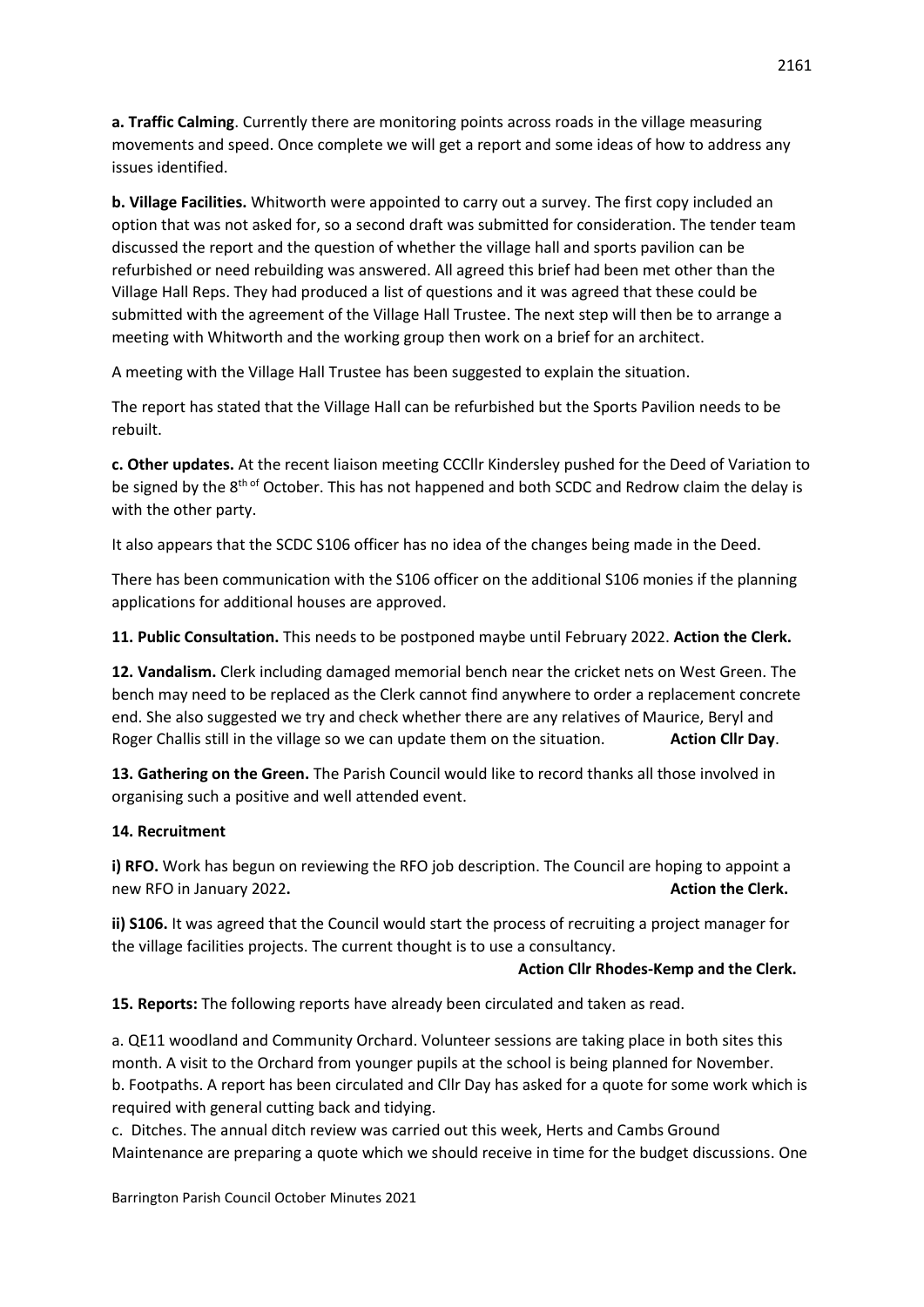suggestion that was made was for the ranger to trim back the growth along the ditch behind the MUGA regularly through the summer which will prevent a build-up of work in the autumn. Warning signs have been put up on the damaged bridge at West Green and Council thanked the residents for their help with this.

d. Play ar**e**as. The A frame has been removed and Kompan, Playdale and Proludic asked for ideas and quotes for a suitable replacement.

e. Challis Green Pond. Council noted the funding applications granted.

f. Traffic Management. This was covered under Traffic Calming (Item10a).

g. Green Charity. Councillors were reminded to review the updated conservation area.

h. Website. The site continues to be updated by both **C**llr Hopewell and the Clerk. Please send any updates to both.

**16. Highway Issues.** The Clerk has reported the chevron sign that has been broken along from the equestrian centre on Foxton Road**.** 

# **17. Planning**

For info only

**21/01474/CONDA**: Submission of details required by condition 9 (Secure Cycle Parking), 11 (External Lighting), 13 (Land Contamination), 22 (Post-Excavation Assessment) and 23 (Fire Hydrants) of planning permission 21/01474/S73

council noted that this application has submitted the incorrect plan that they do not currently have planning permission for.

# To consider

i) **NATTRAN/E/S247/4812** TOWN AND COUNTRY PLANNING ACT 1990 – SECTION 247 PROPOSED STOPPING UP OF HIGHWAY AT 40 SHEPRETH ROAD.

If Council has no objection, it does not need to respond**.** Details have been circulated and were attached for information. It was resolved to reply and state Council supports this application.

# **ii) 21/04087/FUL**

114 dwellings (re-plan of northern parcel of development site for an increase of 38 dwellings above approved scheme ref: S/3485/18/RM).

It was resolved to recommend refusal for the following reasons:

- There are concerns over the surface water management which will put additional pressure on the village ditch system. It was noted that the Environment Agency has stated that the number of extreme weather events are likely to increase.
- There are already pressures on the sewage system and Council is not convinced that the current Anglia Water system will be able to cope.
- Impact on local infrastructure the additional houses will affect the highways with more vehicle movements and the PC are currently waiting for a traffic survey report.
- Over development and encroachment of green areas around the site- the whole site is becoming more suburban with the loss of a village feel with all affordable housing pushed to the edges.